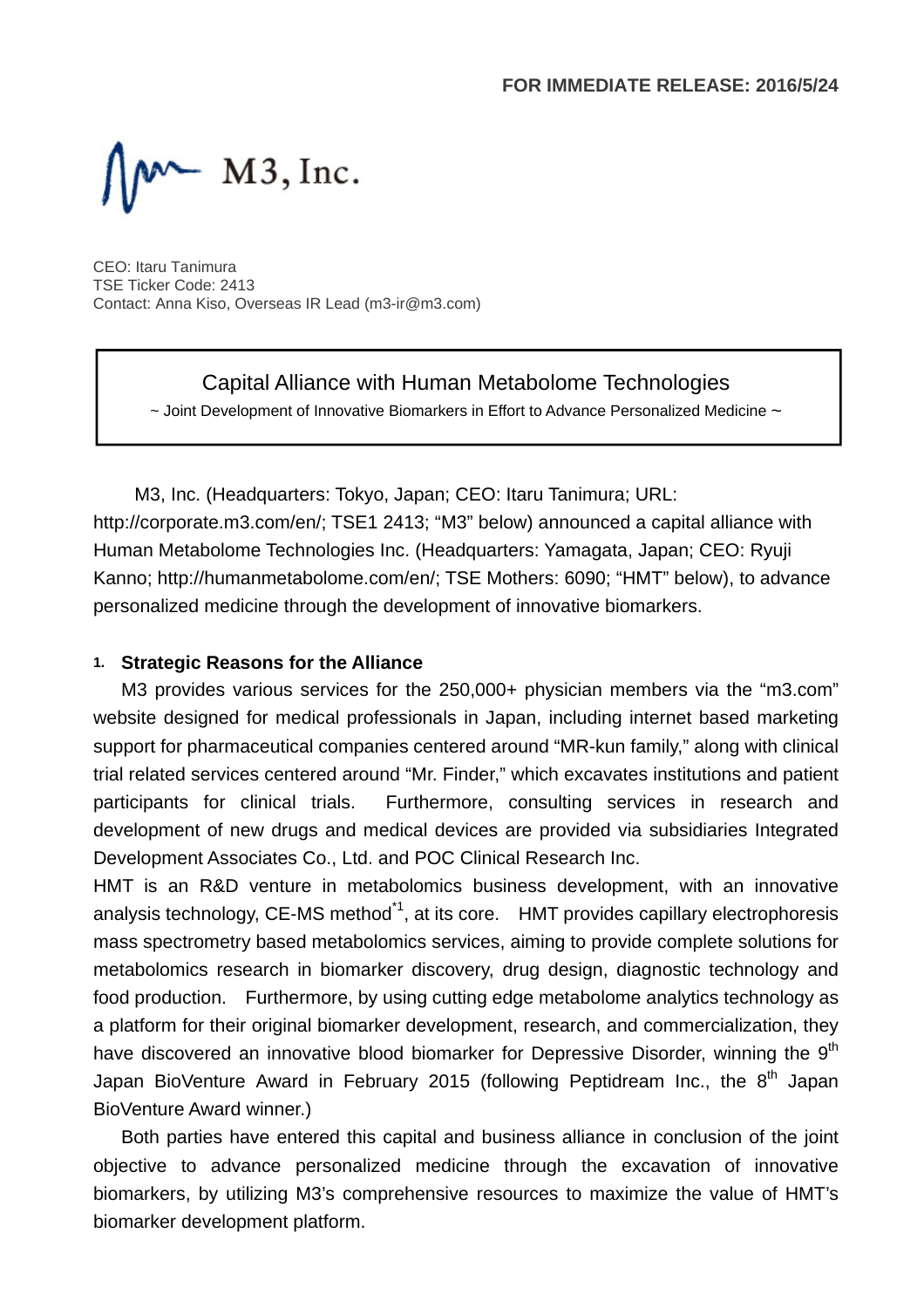<sup>\*1</sup> CE-MS method: An analysis method developed in 2002 by Tomoyoshi Soga, Ph.D., Professor at Keio University's Institute for Advanced Biosciences, which allows for quick and simultaneous measurement of metabolomes, which is said to exist in several tens of thousands within a cell. This technology is gathering attention as the solution to the previously available complex analytics which allowed for analysis of only specific metablomes.

#### **2. Capital Alliance**

M3 will receive 230 million yen in shares of the third-party allotment issued by HMT. Through this alliance, M3 will hold roughly 4.9% in ratio of voting rights, to become the second largest shareholder of HMT. For details regarding the third-party allotment, please refer to "Announcement Regarding Issuance of New Shares by Third Party Allotment" (in Japanese only) disclosed by HMT today.

#### **3. Expected Synergies**

Both parties expect to collaborate on the below steps surrounding the development of the biomarker business, to maximize the value of HMT's biomarker development platform by utilizing M3's comprehensive resources.

#### Step 1: Collaboration in Seeds Excavation

Utilize the m3.com research platform to gather ideas and seeds from physicians at clinical sites to expedite and optimize the productivity of HMT's biomarker excavation process.

Step 2: Collaboration in Development Utilize M3 group's research and development resources (pharmaceutical affairs consulting, CROs, SMOs, etc.) to expedite the biomarker business development.

#### Step 3: Collaboration in Distribution

Utilize M3's group's marketing support services such as "MR-kun Family" and subsidiary G-TAC Co., Ltd., to research and analyze the market potential of biomarker utility, raise awareness of, increase induction at clinical sites, and increase distribution of HMT's Depressive Disorder biomarker. M3 will also support the global distribution of the Depressive Disorder biomarker in the future.

#### Step 4: Collaboration in Joint Ventures

Future prospects include concentrating management resources from both parties to excavate opportunities for joint development, joint distribution, joint acquisition, and joint business development of biomarkers, and aim for global expansion of Japan originated biomarkers by utilization of M3 group's global platforms.